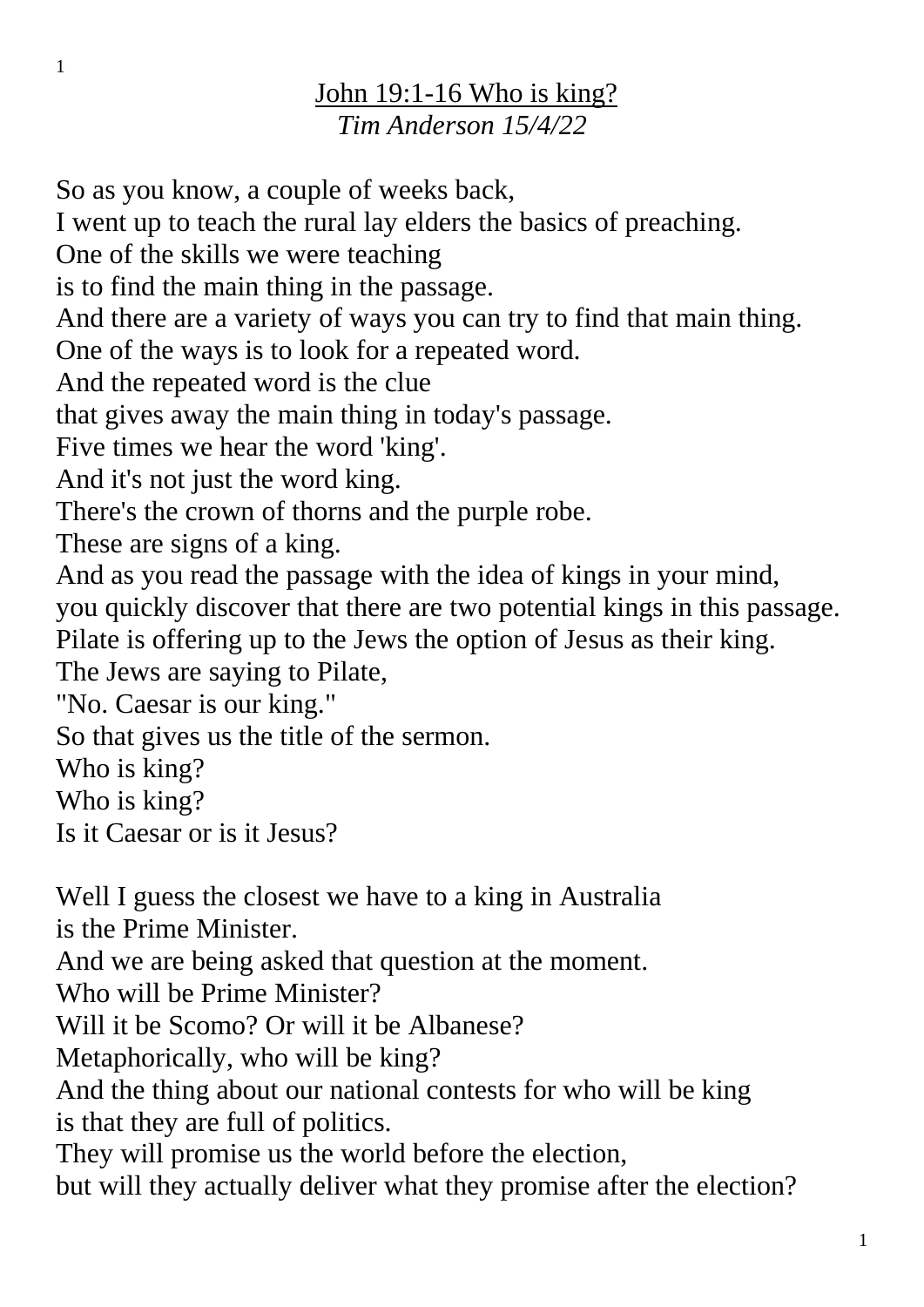$\mathcal{L}$ 

Do they even have the power

to deliver what they promise after the election?

The good old, if you vote for me,

I'm going to stop global warming and get rid of the pandemic election promises.

Really. OK. You must be a pretty powerful politician then.

Politics is actually all about power.

Who's got power.

Who hasn't got power.

Who wants power.

And with a great desire for power comes a special sort of nastiness.

There are lots of ways you can be nasty to someone.

But when there is politics in the air

a special kind of nastiness comes to the fore.

It's called mocking.

Mocking is when a powerful person pokes fun at a powerless person.

Or a person who thinks they are powerful

pokes fun at a person who they think is weak.

It's pathetic behaviour really.

Because if you need to poke fun at the weak

to reassure yourself of how powerful you are,

you can't actually be that secure about your power.

Anyway, just like in our political system,

there's a power struggle going on in our reading today.

Jesus is actually not participating in the power struggle.

The power struggle is between Pilate and the Jewish leaders.

But when there's a power struggle it's no surprise to find mocking. So let's explore the politics of Good Friday.

19:1 "The Pilate took Jesus and had him flogged." You could wonder why Pilate did this. In the passage right beforehand, he had said to the Jews 18:38, "I find no basis for a charge against him."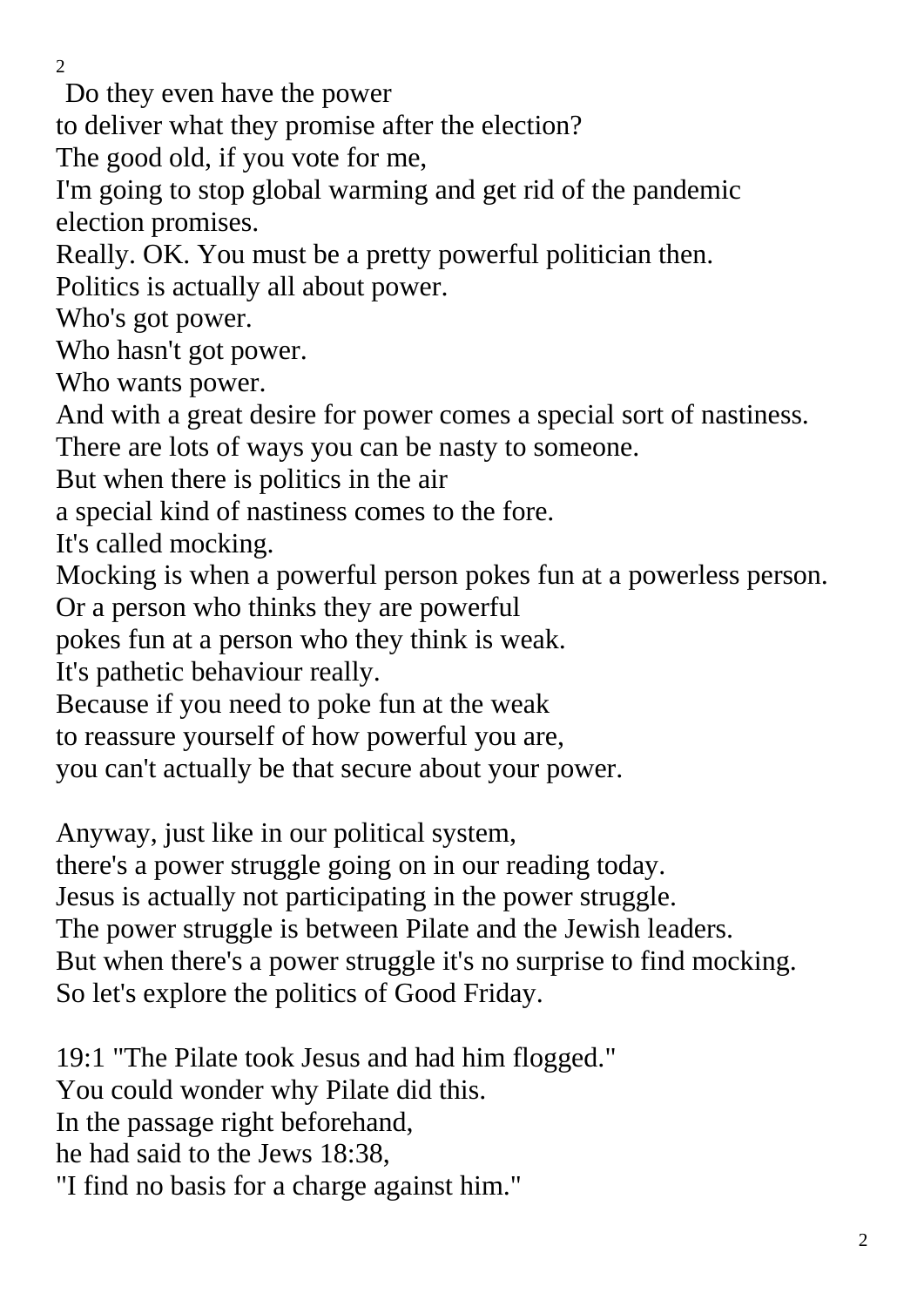It seems rather extra ordinary conduct of a justice system

that a person gets flogged

when there is no basis for a charge against them.

But you have to understand,

this isn't really a justice system.

This is politics.

Pilate's boss is Caesar.

Does Caesar care

if justice is administered with absolute fairness in Israel?

No. Not a bit.

The Jews are not even Roman citizens.

He really doesn't care if they get justice.

He cares that his conquered province stays relatively calm

so that he doesn't have to commit more troops to maintain peace.

That was Pilate's brief.

Keep this rabble vaguely calm and you will have served Caesar well. Pilate has some ideas of justice in his own mind.

He'd like to set a peaceful non threatening fellow like Jesus free.

But his personal ideas of justice

will always take a back seat to doing his job.

And his job is to keep the Jews quiet.

A job he's not succeeding in very well.

So he has Jesus flogged.

Not because he thinks Jesus deserves it.

But because he thinks if he flogs Jesus,

then the crowd might calm down.

He might be able to set Jesus free.

Which he would like to do because he views himself as a civilised man.

His soldiers on the other had are not civilised men.

They've heard the charge against Jesus,

that he claimed to be the King of the Jews.

And they decide to mock him.

It's powerful people picking on the weak.

They dress him up in a crown of thorns and a purple robe.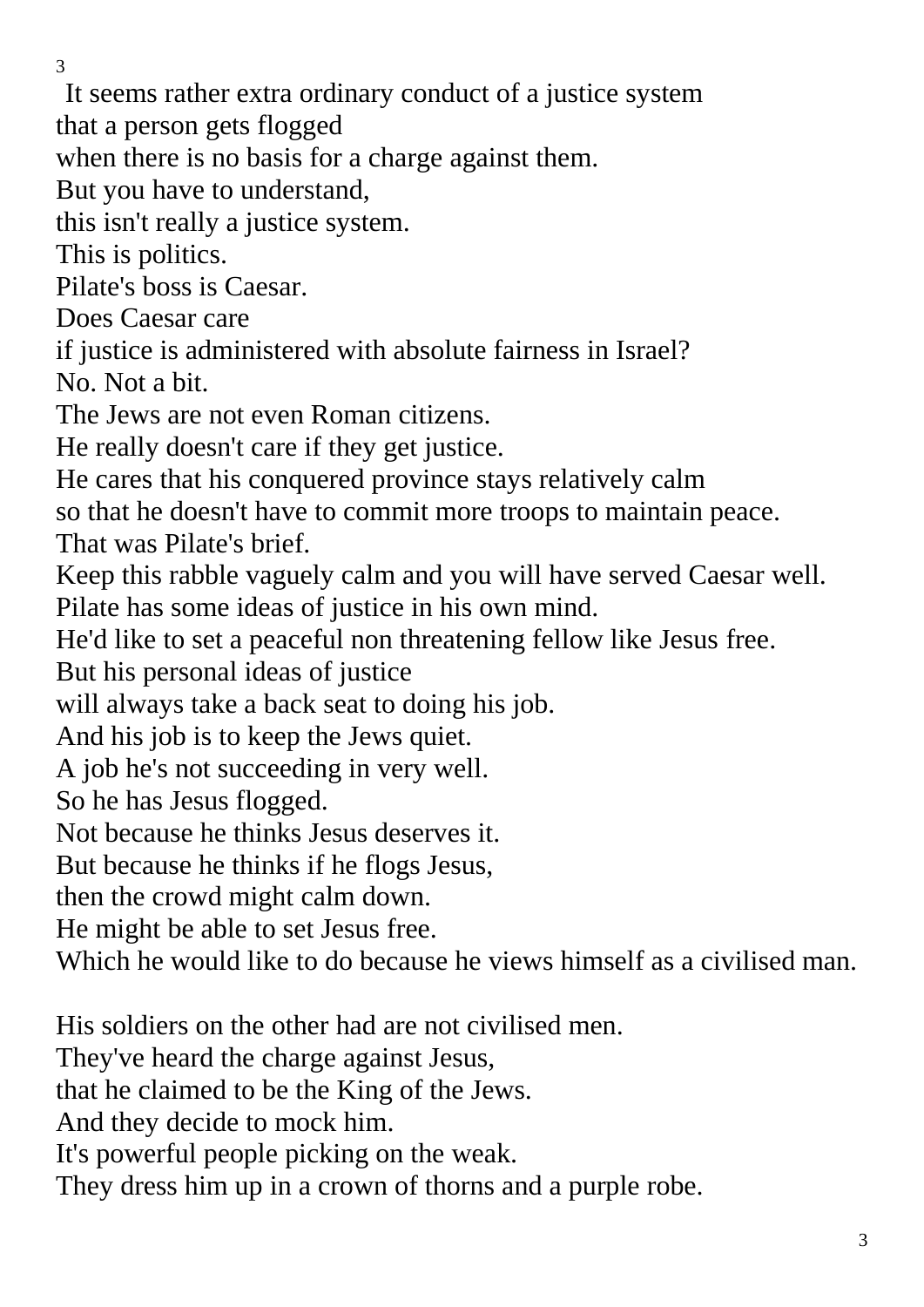Signs of kingship. Then they bow before him, "Hail king of the Jews!" And slap his face. Maybe there's a new job for Will Smith. But I'm sure John records this for us not just because he wants us to identify with the indignities that Jesus faced. He wants us to see these soldiers speaking better than they know. Just like Caiaphas said one man should die for the people. The soldiers call Jesus the King of the Jews. John says, despite appearances, Yes he is. Jesus is King. So Jesus has been brutalised.

No doubt he has blood trickling down his face from the crown of thorns. Blood running down his back from the flogging.

And Pilate brings him out to crowd.

"Here is the man!"

Look at him,

surely this sorry character evokes some sympathy from you.

He's been well chastised.

I can't find any reason to charge him.

How about we let him go now?

But the Jewish leaders were not to be placated.

And they shouted, "Crucify! Crucify!"

Well Pilate is a bit annoyed with them now. Not because of their callous lust for blood. But because they aren't respecting his role as governor. He's there to decide the guilty and the innocent on capital charges. He's told them plainly that he thinks there is no reason to execute this guy. They aren't listening to him.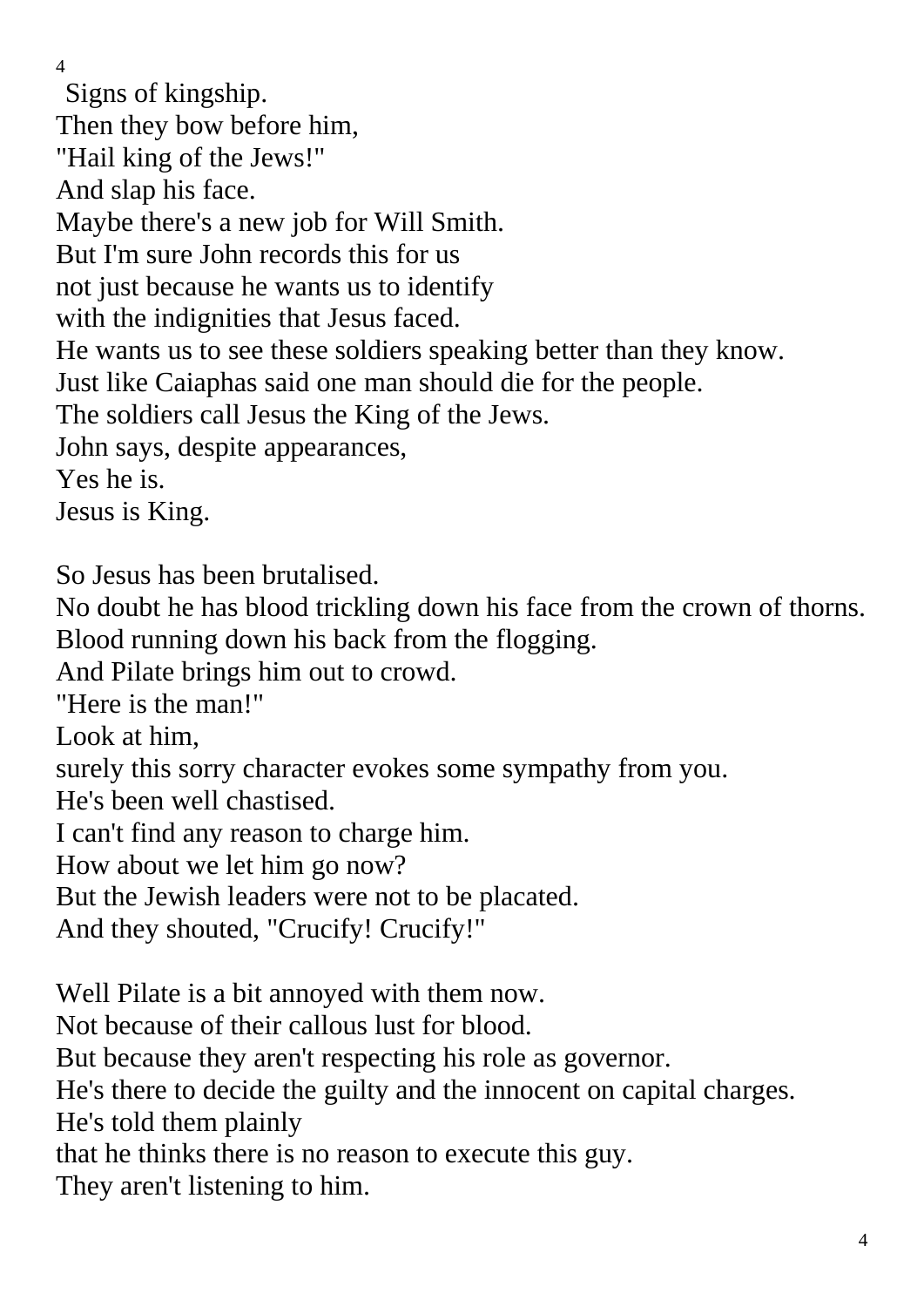They aren't respecting his authority.

So he gives them a gentle reminder of who is boss.

19:6 "You take him and crucify him.

As for me, I find no basis for a charge against him."

It was not a genuine offer.

He was mocking them gently.

The Jewish leaders had no legal right to execute anyone.

If they had, they would fall foul of Roman law.

Pilate may well decide to execute them.

"You take him and crucify him."

Oh, no you can't can you?

You have to come to me.

So perhaps you'd better remember who's in charge round here.

You bring him to me for trial.

Maybe you should accept my judgement.

Well the Jewish leaders are not going to accept Pilate's judgement. They want Jesus dead.

And they zero in on Pilate's weak spot.

He may well be the only person who can order an execution.

But they can get him to do what they want him to do.

Because at the end of the day, he's there to keep the province quiet.

All they have to do is threaten a riot,

and he will give in.

The Jewish leaders insisted,

"We have a law, and according to that law he must die,

because he claimed to be the Son of God."

For them, this is a theological crime.

It's blasphemy.

But for Pilate, this is something different.

Who does he know who claims to be the Son of God?

His boss Caesar back in Rome.

Caesar called himself the Son of God.

This charge against Jesus is potentially sedition.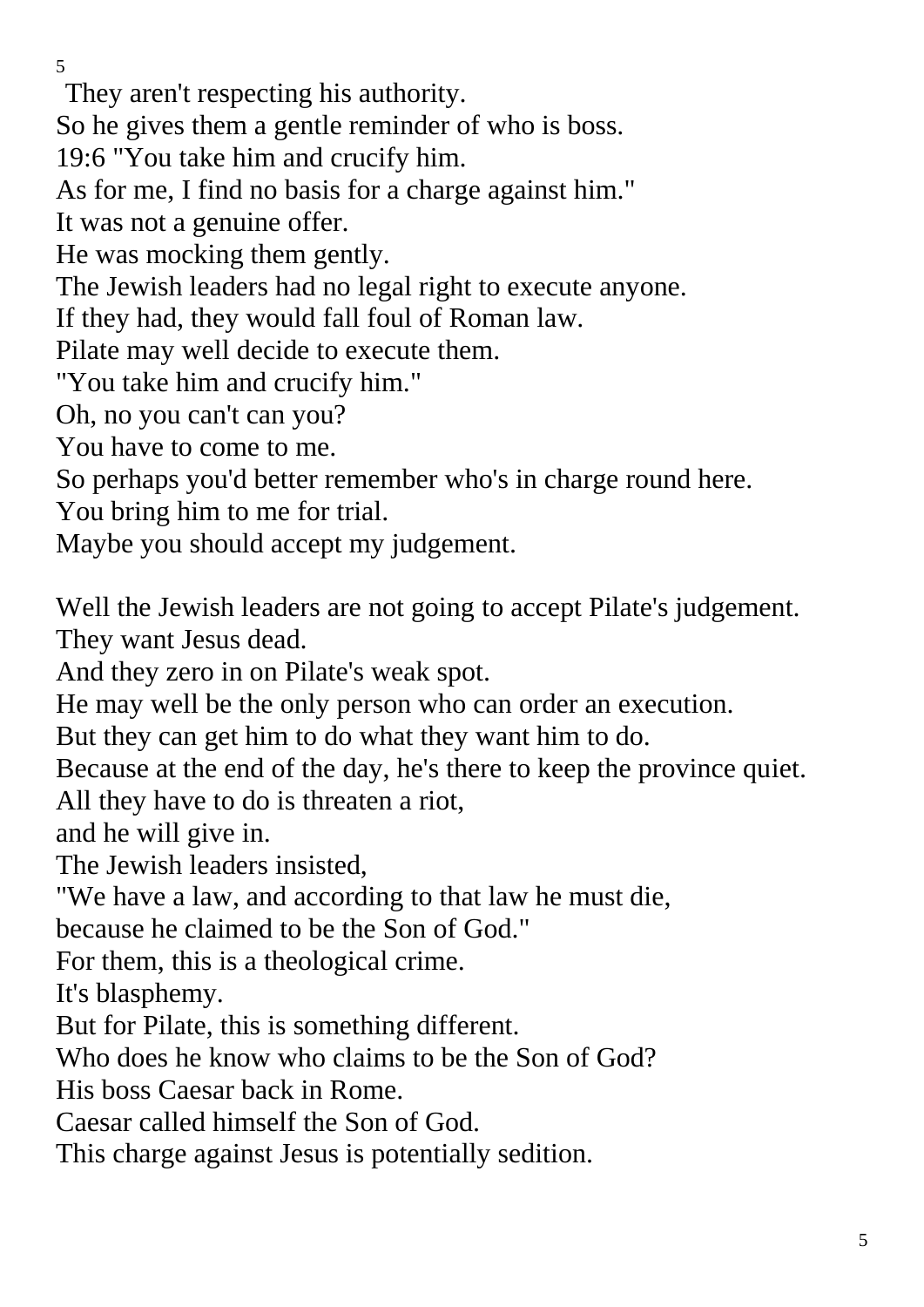So Pilate heads back to question Jesus further.

But he doesn't get very far.

Jesus doesn't want to answer him.

Pilate can't believe it.

Surely Jesus has picked up that Pilate wants to set him free.

Surely Jesus has picked up that the Jewish leaders want him dead.

Why doesn't this stubborn Jew give him an answer?

Well of course Pilate is presuming that Jesus would like to be set free.

But actually Jesus is determined to do the will of his Father.

He is determined to go to the cross.

But he eventually gives Pilate some answer.

"You would have no power over me

if it were not given to you from above.

Therefore the one who handed me over to you is guilty of a greater sin." There's a lot in Jesus words.

They tell us that Jesus believes that Pilate does have genuine authority, not just from Caesar but also from God.

When we look at our secular rulers.

we have to conclude that they too have authority from God.

That is true whether we like the way they exercise authority or not.

Jesus has just been flogged by Pilate's lackeys.

But he still acknowledges Pilate's God given authority.

That means we need to acknowledge

the God given nature of the authorities we come under.

You might not like whoever wins the election.

But they will exercise God given authority in Australia.

It also means that when we exercise some authority,

we need to remember that our authority has come from God,

and it ultimately belongs to God,

so we don't have authority to do what we want to,

we have authority to determine as best we can what God wants us to do, and do that.

Jesus is also saying that Caiaphas is guilty of a greater sin than Pilate. Caiaphas handed Jesus over to Pilate.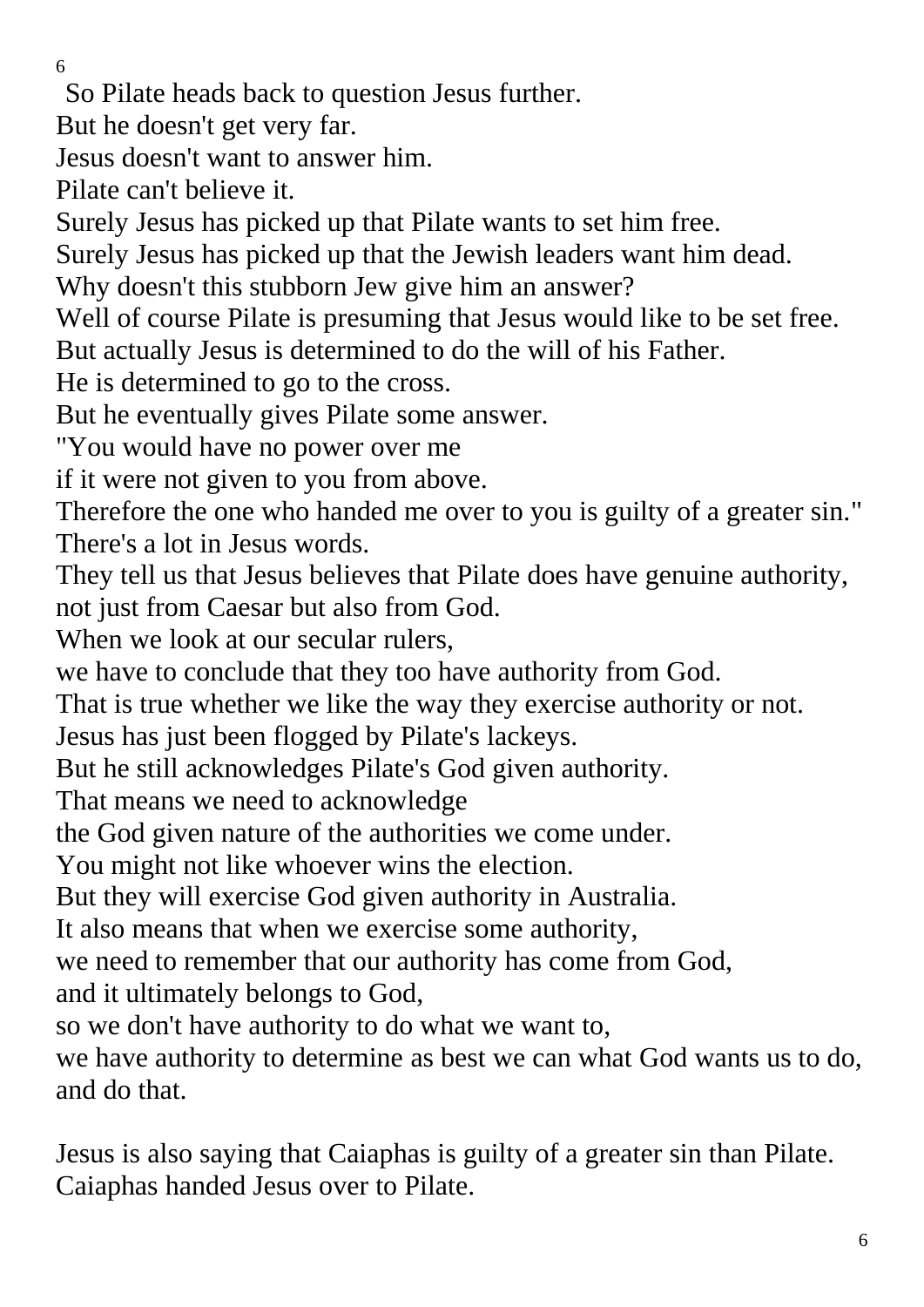Caiaphas was being malicious trying to have an innocent man put to death. Pilate is merely being negligent in handling his God given authority. Jesus says it's worse to be malicious than negligent.

Well something about Jesus' response convinced Pilate that this was no wannabe revolutionary come to set himself up as rival to Caesar. This was some kind of Jewish holy man. And Pilate wanted to set Jesus free.

7

But the Jewish leaders kept at it. They knew where Pilate's weakness was. He couldn't be seen to be disloyal to Caesar. "Anyone who claims to be king opposes Caesar." And so Pilate decides that he has to give in to their demands. He's not happy about it. 19:14 "Here is your king," he says to the Jews. He knows very well the Jews don't regard Jesus as a king. But Pilate thinks they are a rabble that is beneath contempt. And that they would be aptly ruled over by a sorry brutalised figure like Jesus. For Pilate, greatness is a matter of power. And there's no one much more powerless than a man wearing a crown of thorns who's been flogged to within an inch of his life. What a weak group you would have to be, to be ruled over by him! Pilate is mocking them. They take up their, "Crucify him" chant and he taunts them again. "Shall I crucify your king?" The Jews answer, "We have no king but Caesar." Well it's a damning thing for a religious leader to say. It means that they are acknowledging that God is not their king.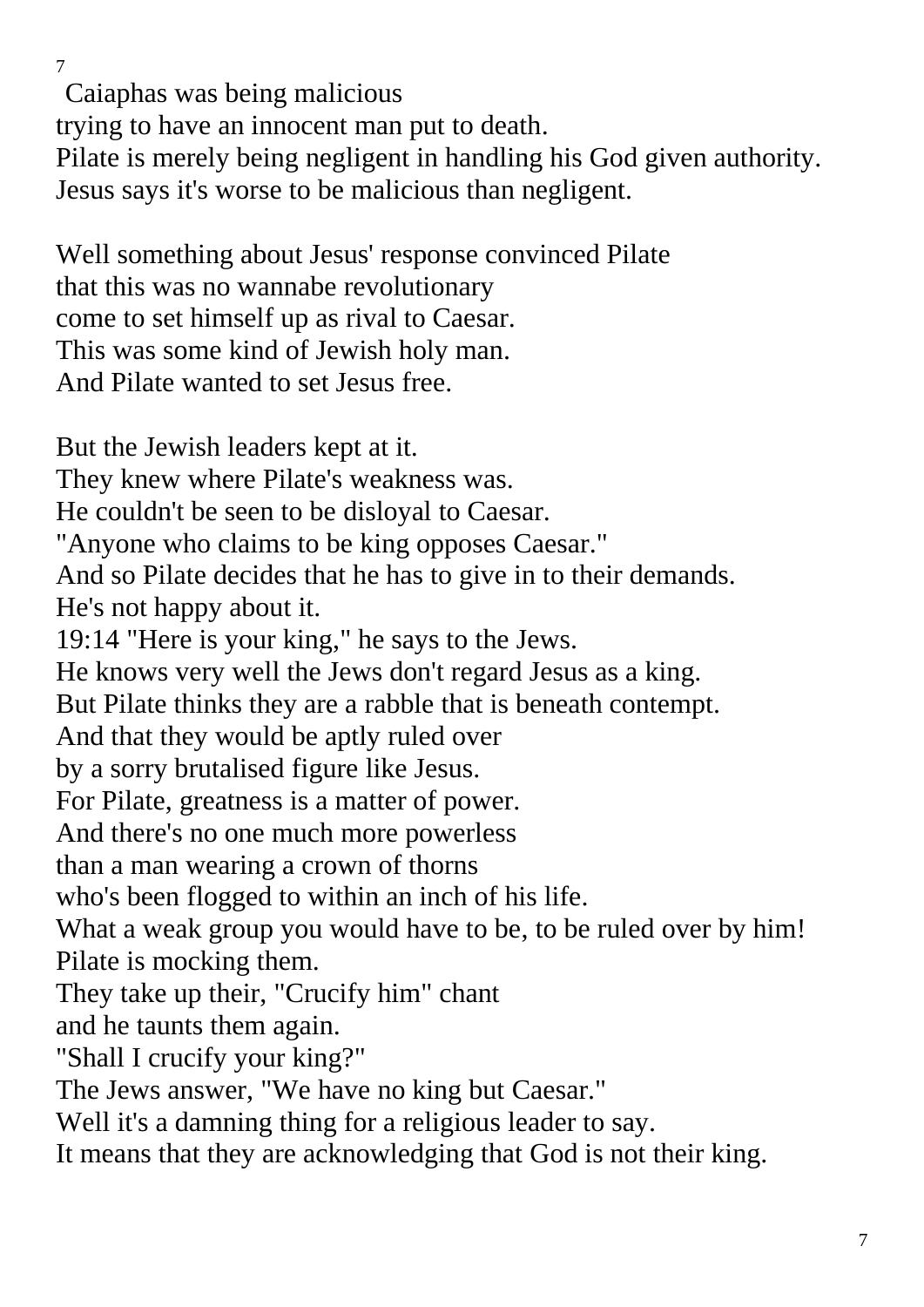I'm sure as we read this,

John wants us to see Pilate's words as speaking better than he knew. He was mocking.

But he was accidently speaking the truth.

When he presented Jesus to them,

he was presenting them with their king.

He was handing over to them their king to be crucified.

The whole passage is really presenting to us the question, "Who is king?" Is the great Caesar king? Well in this passage, his representative, his governor, is not able to get the outcome he wanted. Caesar is not even able to succeed at a basic task of kingship, dispensing justice to his subjects. Caesar's courts are not about justice. They are simply a political exercise in crowd control. What would we think about our own court system if a rabble outside chanting and waving placards was able to influence the ruling made by the judge? Justice is meant to look only at the evidence. Caesar's court in the end ignored the evidence. It looked only at the clamouring of the crowd.

But is Jesus king?

Jesus is actually able to get the outcome he wanted in this passage.

He was determined to go to the cross,

and to the cross he went.

But he is also able to achieve justice.

God's justice demands that sin be punished.

As God's subjects, we sit under his justice.

On the cross, Jesus meets the just requirements of the Father.

As our king, he makes sure justice is done.

But as our redeemer, he pays the price himself.